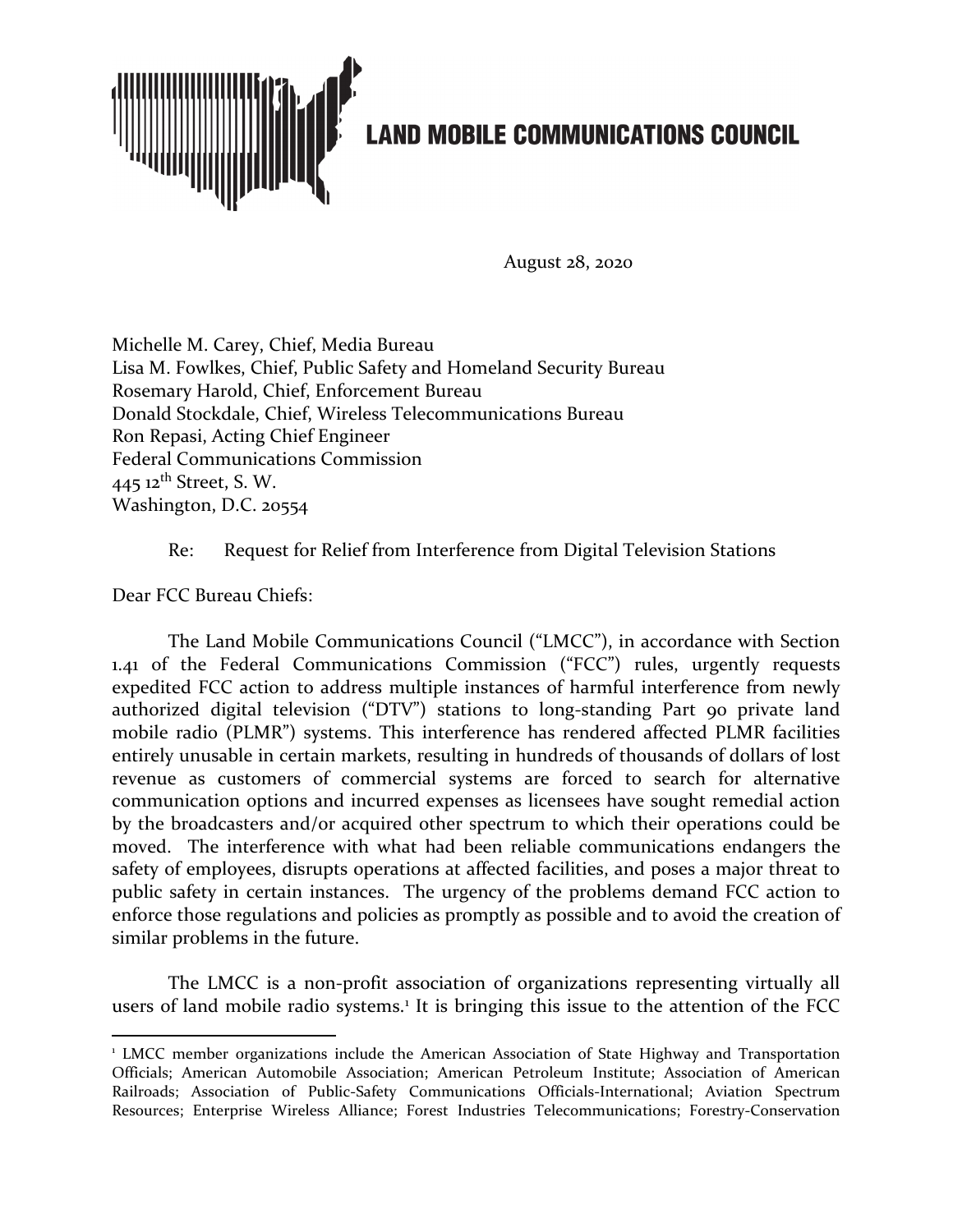both because the problem is wide-spread among a number of licensee members of the LMCC organizations<sup>[2](#page-1-0)</sup> and because requests for action from individual licensees, for the most part, have not resolved the interference in a timely fashion, or in some cases, at all.

Yet these situations require rapid resolution. The fact patterns are entirely consistent. PLMR licensees begin experiencing interference once a new DTV station repacked to a channel between 14-20 begins operating, or, in some cases, testing. This is not a competitive situation in which there might be a business motivation for a licensee to lodge an interference complaint against a newcomer. PLMR licensees have no reason to seek FCC assistance in resolving the problem other than the need to maintain their own operations. There should be a process in place that allows these matters to be fasttracked given existing FCC rules and policies.

As detailed in Attachment A, there are two categories of interference situations, both of which involve DTV stations that have been moved to Channels 14-20. Some of the DTV stations are full-power while others are low-power and, thus, are subject to different rules regarding their interference-correction responsibilities.

- 1) Co-channel interference from DTV stations to PLMR systems operating on spectrum in the 470-512 MHz band ("T-Band") that was allocated for PLMR use in certain major markets more than fifty years ago ("T-Band Interference"). Because these are co-channel facilities, filtering is not a solution.
- 2) Adjacent channel interference from DTV stations on Channel 14 (470-476 MHz) to PLMR licensees operating in the UHF band below 470 MHz ("Ch 14 Interference"). As discussed below, appropriate filtering has been successful in certain situations.

In New York and Chicago, there is both co-channel interference from the Channel 14 DTV station to Ch 14 T-Band licensees and adjacent channel interference to UHF MHz PLMR licensees.

#### **T-Band Interference**

Full-power DTV Stations: Rule Section 73.623€ establishes minimum distance separations between full-power DTV stations and PLMR T-Band markets. A DTV transmitter must be 250 km/155 miles from the city center of a co-channel land mobile

Communications Association; Government Wireless Technology & Communications Association; International Association of Fire Chiefs; International Municipal Signal Association; MRFAC, Inc.; Telecommunications Industry Association; The Monitoring Association; Utilities Technology Council; and, Wireless Infrastructure Association.

<span id="page-1-0"></span><sup>&</sup>lt;sup>2</sup> The licensees identified in Attachment A are representative of those experiencing interference in each of those situations. Many more PLMR systems are affected by the interfering DTV stations identified.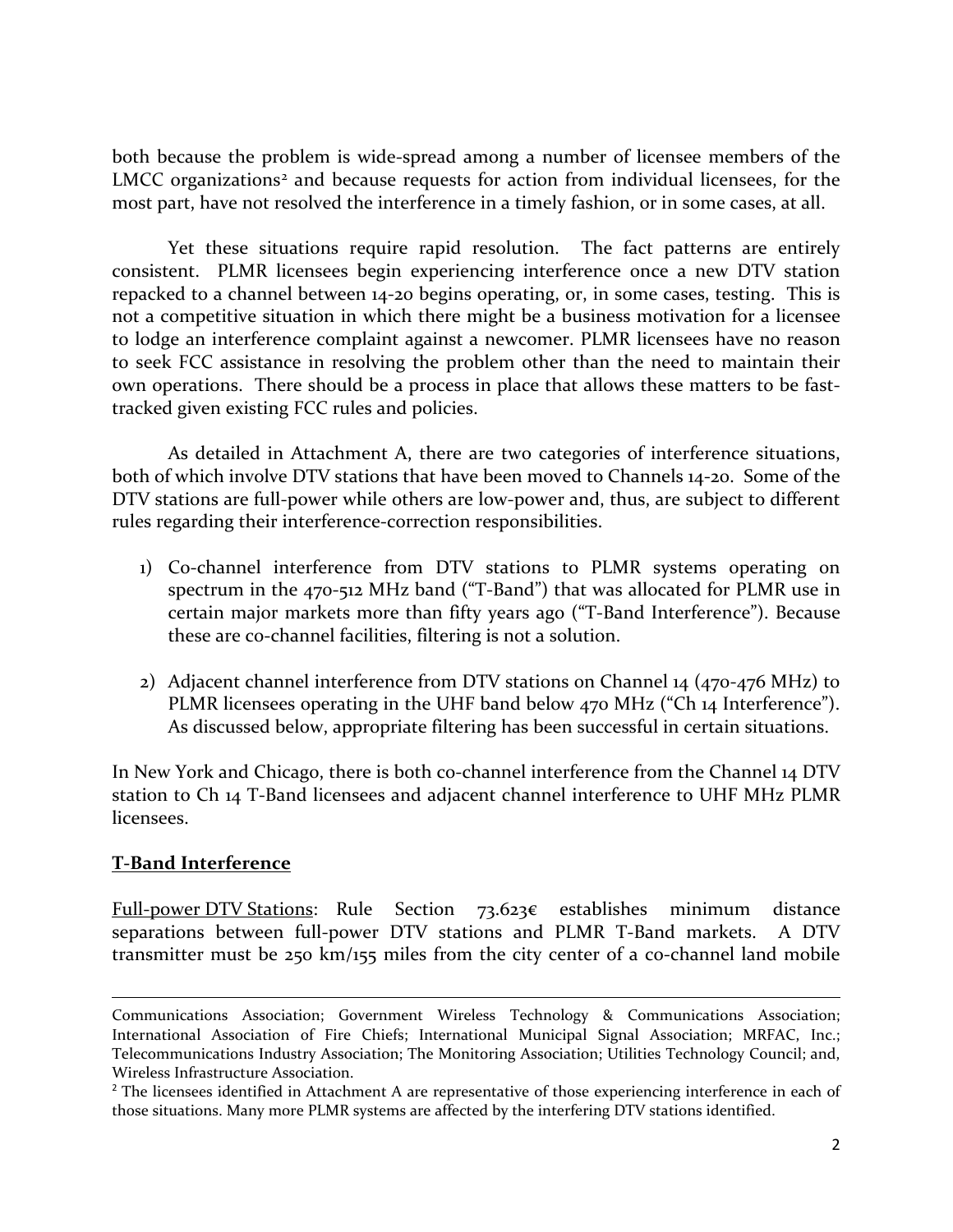operation and 176 km/109 miles from an adjacent channel market. Those distances have proven inadequate for providing the intended interference protection in Dallas/Houston, Texas, and Los Angeles/San Francisco, California. In those markets, PLMR systems have been entirely desensed and rendered inoperable by DTV stations that meet (often by the narrowest of margins) the minimum distance separation.

These PLMR facilities have been in operation for decades and provide essential fleet dispatch communications for a broad range of business and governmental users, including hospitals, school buses, roadside assistance, highway maintenance, refining, petrochemical production, high voltage electrical repair, and firefighting.

The systems have not been immune from interference in the past, including seasonal ducting problems from more distant co-channel television stations. That type of intermittent interference is troublesome but temporary and is a reality of congested airwaves. This situation is different. Rather than having a problem on a few days during periods when the seasons change, this interference is so strong that it takes the PLMR systems off the air and is occurring for many hours several days a week or even multiple consecutive days. It is harmful interference as defined by FCC Rule Section 15.3:

[a]ny emission, radiation or induction that endangers the functioning of a radio navigation service or of other safety services or seriously degrades, obstructs or repeatedly interrupts a radio communications service.

The LMCC assumes that the DTV stations are operating in accordance with FCC rules – as are the PLMR stations. In such cases, the FCC has relied on its long-standing "newcomer" policy pursuant to which new licensees are responsible for resolving interference caused by their operations even if all parties are operating in accordance with the rules and the terms of their authorizations.[3](#page-2-0) In this instance, it is vital that the newcomer DTV stations assume this obligation because there are no anti-interference solutions available to the PLMR licensees. The interference has been measured regularly a7 -70 dBm at certain PLMR sites and at -86 dBm even at receive antennas on 20' above ground level. The PLMR systems cannot be reconfigured to reject the overpowering transmissions from too proximate DTV stations, nor should they be required to attempt to do so in accordance with established FCC policy that has been relied upon in multiple decisions over many decades. The newcomer DTV stations must eliminate the interference they are causing and assume full financial responsibility for doing so.

<span id="page-2-0"></span><sup>&</sup>lt;sup>3</sup> See, e.g., Midnight Sun Broadcasting Company, 11 FCC 1119 (1947); Western Slope Communications, Ltd., Mimeo No. 4431 (released May 31, 1983); Broadcast Corporation of Georgia (WVEU-TV) 96 FCC 2d 901 (1984); WKLX, Inc., 6 FCC Rcd 225 (1991).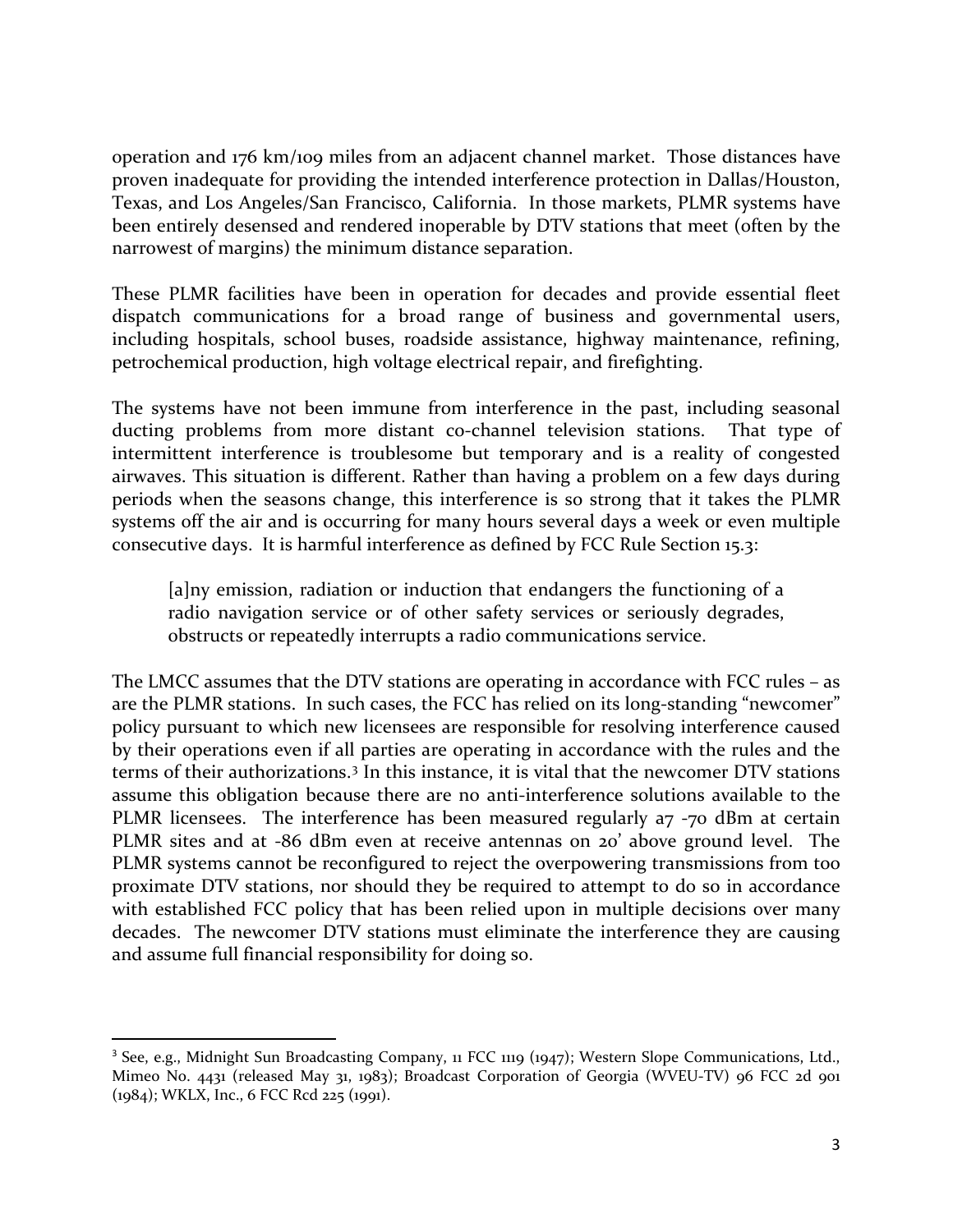Low-Power DTV Stations: The FCC rules could not be more explicit with regard to the rights of these stations vis-à-vis land mobile systems. Rule Section 74.703(e) states the following:

Low power TV and TV translator stations are being authorized on a secondary basis to existing land mobile uses and must correct whatever interference they cause to land mobile stations or cease operations.

There should be no hesitation on the part of the FCC in directing low-power stations to fix the interference they cause promptly or take their transmitters off the air until they can do so.

#### **Channel 14 Interference**

Full-Power DTV Stations: The FCC rules also are clear about UHF PLMR protection rights when interference comes from Channel 14 stations. Following multiple instances of interference from Channel 14 stations to adjacent PLMR UHF operations and from Channel 69 TV stations to adjacent PLMR 800 MHz operations in the 1980s, the FCC adopted Rule Section 73.687(e), subsection (ii) that reads in pertinent part:

A TV permittee must take steps before construction to identify potential interference to normal land mobile operations that could be caused by TV emissions outside the authorized channel, land mobile receiver desensitization or intermodulation. It must install filters and take other precautions as necessary, and submit evidence that no interference is being caused before it will be permitted to transmit programming on the new facilities …

A number of new permittees have been diligent both in identifying potentially affected PLMR systems and, more important, in implementing the necessary filtering to avoid causing interference.[4](#page-3-0) Their success makes clear that those facilities can c0-exist when appropriate interference mitigation measures are taken by the DTV station. The FCC rules give the agency full authority to take prompt, decisive action when permittees fail to comply with this obligation and the LMCC urges it to do so.

<span id="page-3-0"></span><sup>4</sup> For example, KDTS-LD in San Francisco prepared an extensive land mobile impact study as part of its modification application, and now that the station is in a testing phase, they are in constant contact with potentially impacted licensees.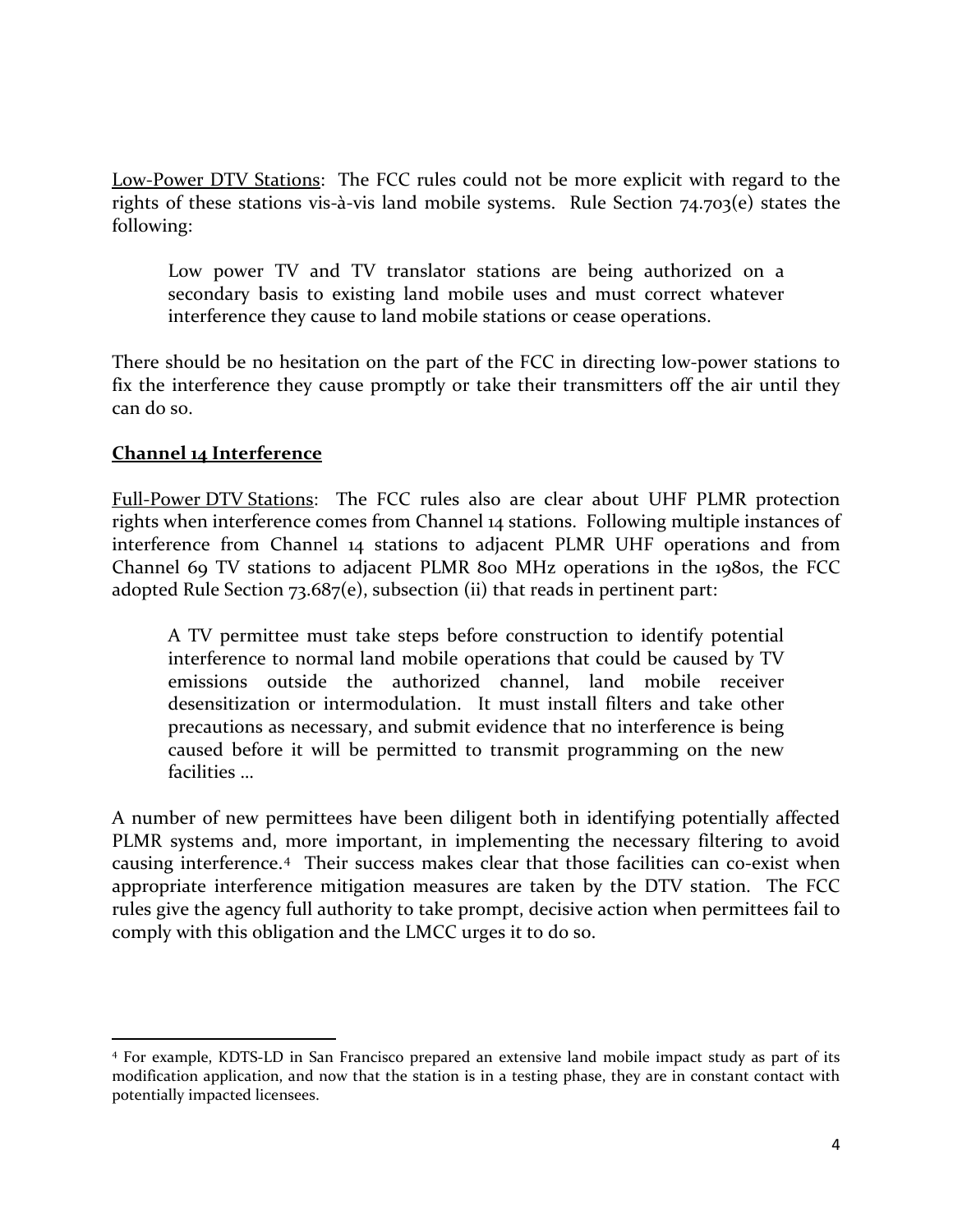Low-Power DTV Stations: Low-power DTV stations are subject to Rule Section 74.703(e) cited above whether the interference is to co-channel T-Band PLMR systems or adjacent PLMR UHF systems.

The LMCC is not requesting the Commission to take action which is in any way novel. Rather, the LMCC is requesting that the Commission enforce existing Commission Rules without delay. Some of the instances of harmful interference reported in the Attachment have been known by the Commission for over a year without resolution. The number of PLMR systems affected and the extent of the interference requires the LMCC to request a meeting as soon as possible with appropriate FCC personnel. The purpose would be to develop remedial action plans for ongoing interference situations and to discuss how to prevent future occurrences.

Sincerely,

leus Benk

Klaus Bender President

 $M$ ark E. Crosby

Secretary/Treasurer

Attachment

cc: David Furth, PSHSB Roger Noel, WTB Ira Keltz, OET Jeremy Marcus, EB Robert Weller, NAB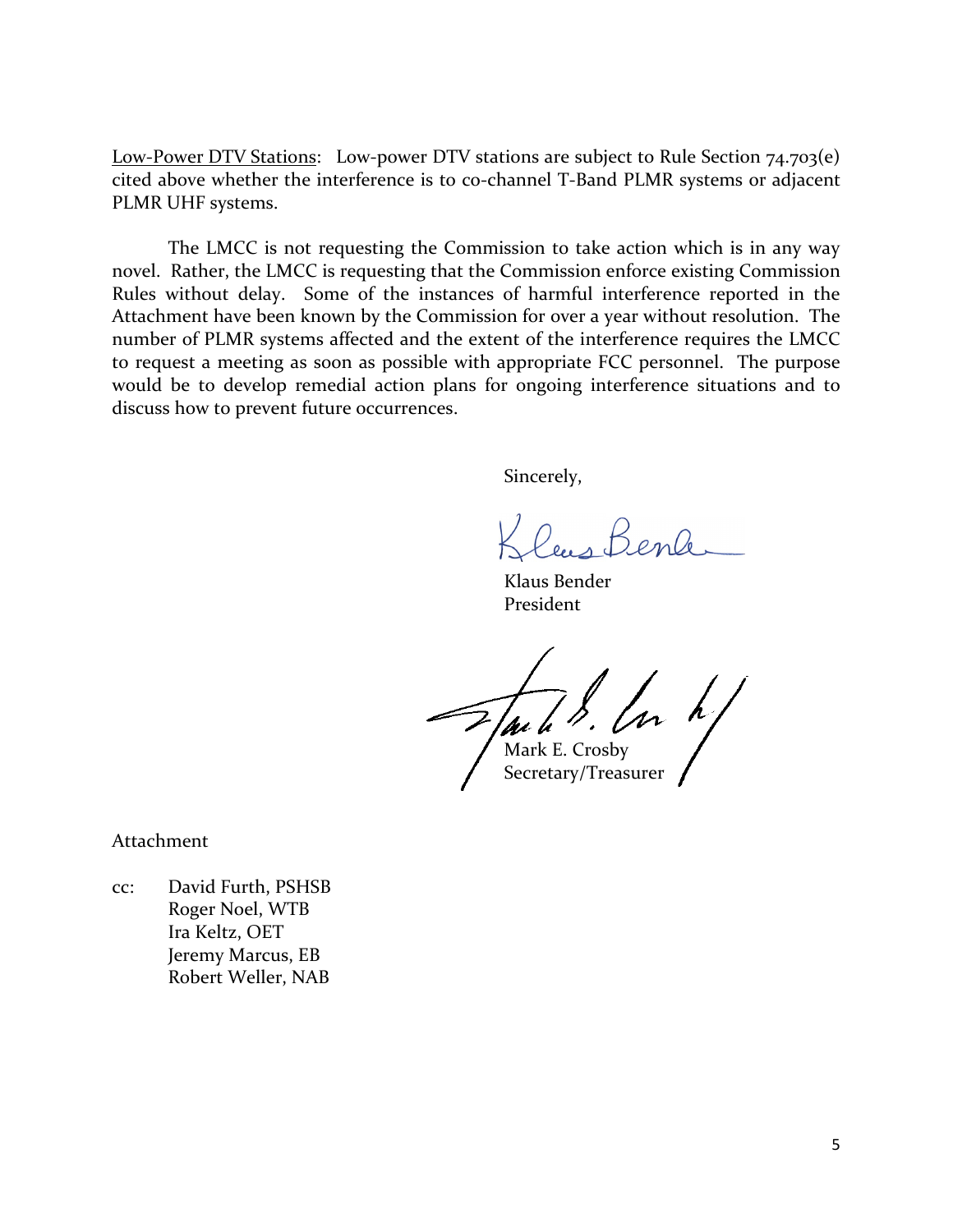# **Summary TV Interference into Land Mobile Systems August 28, 2020**

#### **Dallas Market – T Band on Channel 16**

| <b>Interfering</b> | KBTX-Channel 16: GRAY TELEVISION LICENSEE, LLC, Bryan, TX      |
|--------------------|----------------------------------------------------------------|
| <b>TV Stations</b> | KHCE-Channel 16: SAN ANTONIO COMMUNITY EDUCATIONAL TV, INC.    |
|                    | KSHV-Channel 16: WHITE KNIGHT BROADCASTING OF SHREVEPORT       |
|                    | LICENSE CORPORATION, Shreveport, LA                            |
|                    | Note - Interference from KBTX masks the interference from KSHV |

| Licensee          | <b>Self Communications</b>                                                               |
|-------------------|------------------------------------------------------------------------------------------|
|                   | Licensee name: Self Radio Inc                                                            |
| Impacted          | WQXM642, WIJ389, WPKM616, WQBY576, WPLR982, WIM566, KNS428,                              |
| <b>Call Signs</b> | WPMC359, WNAS361, WPLR672, WPJR757, WIL556, WPKV404, WPKM623,                            |
|                   | WPKV412, WPKW417, WPKW426, WPLQ505, KX8389, WPJP712, WPKM290,                            |
|                   | WPMW912, WPLQ520, WPOV621, WPMW908, WPQD624, WPKK217,                                    |
|                   | WPKM635, WPQE404                                                                         |
| <b>Resolution</b> | Efforts to secure alternative spectrum in the $450-470$ MHz band have<br>$\bullet$       |
| <b>Efforts</b>    | not produced sufficient capacity to replicate a 50-channel private                       |
|                   | carrier wireless system that serves over 4,000 customer wireless devices                 |
| Economic          | Licensee has invested approximately \$200,000 securing new frequencies<br>$\blacksquare$ |
| Impact            | including system retune upgrades, new combiners, multi-coupler, new                      |
|                   | antennas, and lines at multiple sites                                                    |
|                   | This investment does not include lost business revenues due to<br>$\blacksquare$         |
|                   | customers terminating contracts resulting from degraded service                          |
|                   | attributable to the TV interference                                                      |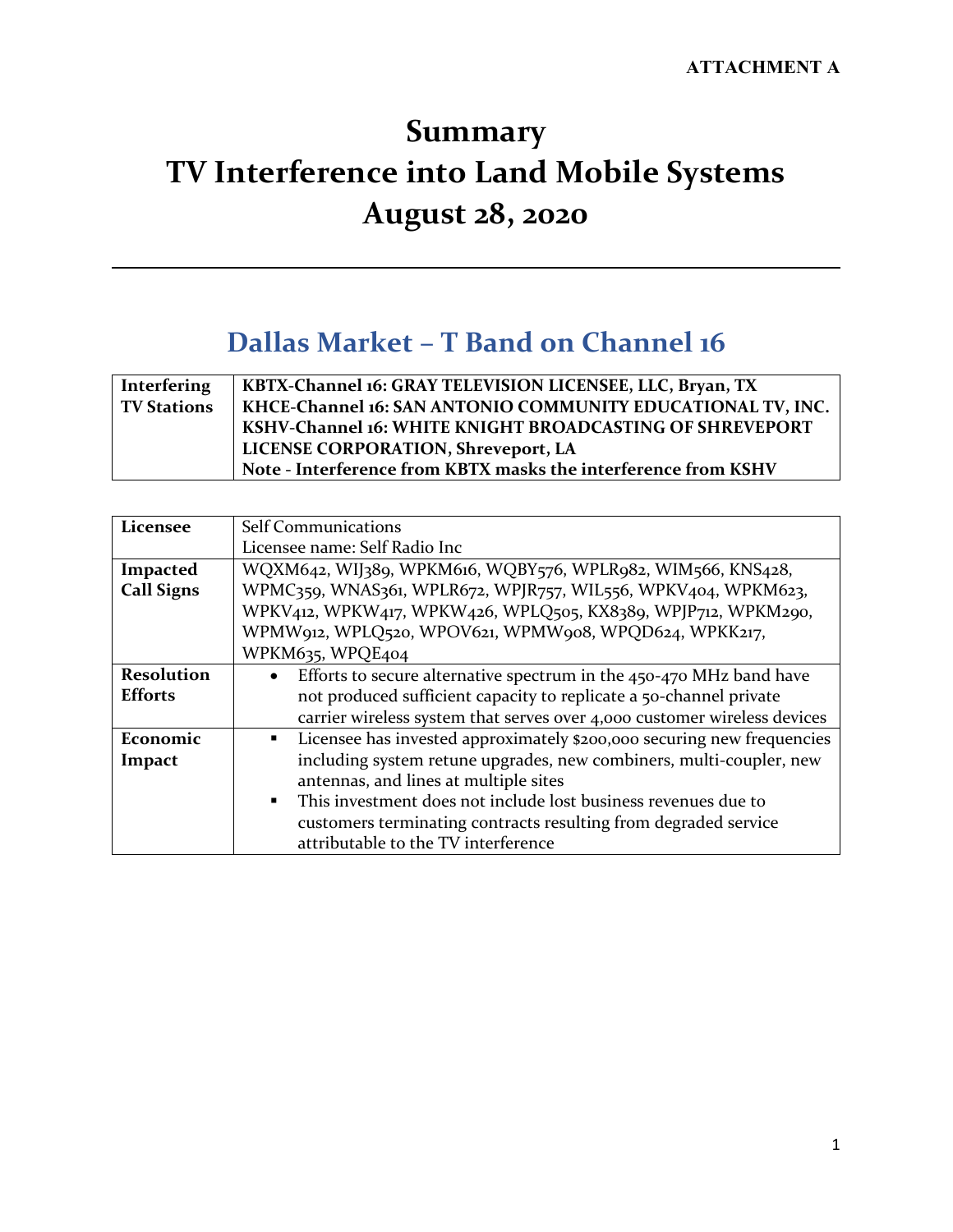| Licensee          | Megahertz Technology                                                                    |
|-------------------|-----------------------------------------------------------------------------------------|
|                   | Licensee name: Hopper Jr., James T                                                      |
| Impacted          | WIM446, WIM303, WIM329, WIM446, WQBY580, WRFY813, WPKC839,                              |
| <b>Call Signs</b> | WQBY580, WQZV347, WQBG879, WQBY576, WRFX998, WPKY902,                                   |
|                   | WPXP470, WPYC727, WRHV227, WQVX225, WIM304, WIM574, WNXQ371,                            |
|                   | WPKK703, WPSS977, WPTU767, WQCA906, WQMM550, WQTN553,                                   |
|                   | WNSW656, WQDI610, WQUN782, WPKC848, WPMK989, WPPA916,                                   |
|                   | WPVA505, WPVB757, WPXU766, WPYC714, WQBC525, WQBY627, WQBY653,                          |
|                   | WQUN585, WIM320, WQTN553, WIM556                                                        |
| <b>Resolution</b> | Efforts to secure exclusive use channels have resulted in no comparable                 |
| <b>Efforts</b>    | spectrum capacity                                                                       |
|                   | Numerous conversations have been convened with Texas-based and                          |
|                   | Washington, D.C. based FCC Enforcement Bureau representatives,                          |
|                   | which have included a review of interference measurements that TV                       |
|                   | Channels 15, 16, and 17 are all affecting operations                                    |
|                   | It is believed that addressing the Channel 16 interference would return                 |
|                   | the situation to an acceptable spectrum environment                                     |
| Economic          | Interference used to occur 2-3 times per year, now 2-3 times per week<br>$\blacksquare$ |
| Impact            | over many months, a situation well beyond ducting or other random                       |
|                   | atmospheric events                                                                      |
|                   | Spent \$10,000 to date seeking alternative channels                                     |
|                   | Business revenue losses due to customers terminating use of the private                 |
|                   | carrier system                                                                          |
|                   | Finding RF alternatives take significant software changes to 1500 radios                |
|                   | and multiple weeks to complete                                                          |
|                   | Customers use these radios for responding to auto breakdowns, school<br>٠               |
|                   | bus coordination, high voltage electrical repairs and hospital uses.                    |
|                   | Biggest threat to safety would be the air ambulance company, which                      |
|                   | operates all over the Dallas metroplex with mobile ambulances and                       |
|                   | helicopters using this RF spectrum.                                                     |

| Licensee          | <b>General Motors</b>                                                                  |
|-------------------|----------------------------------------------------------------------------------------|
|                   | Licensee name: General Motors Research Corporation                                     |
| Impacted          | WQUE874                                                                                |
| <b>Call Signs</b> |                                                                                        |
| <b>Resolution</b> | Pursuing alternative Part 22 channels to lease                                         |
| <b>Efforts</b>    | Current technology is supported through the use of exclusive use<br>٠                  |
|                   | channels to operate effectively, otherwise all equipment must be                       |
|                   | upgraded at affected plant                                                             |
|                   | Interference is affecting their operations even though the facilities are<br>$\bullet$ |
|                   | primarily indoors using low antenna heights                                            |
| Economic          | Annual spectrum lease costs will be substantial<br>٠                                   |
| Impact            | Costs were incurred to identify the TV interference<br>٠                               |
|                   | System transition costs will be substantial<br>$\blacksquare$                          |
|                   | Costs associated with maintaining plant productivity<br>■                              |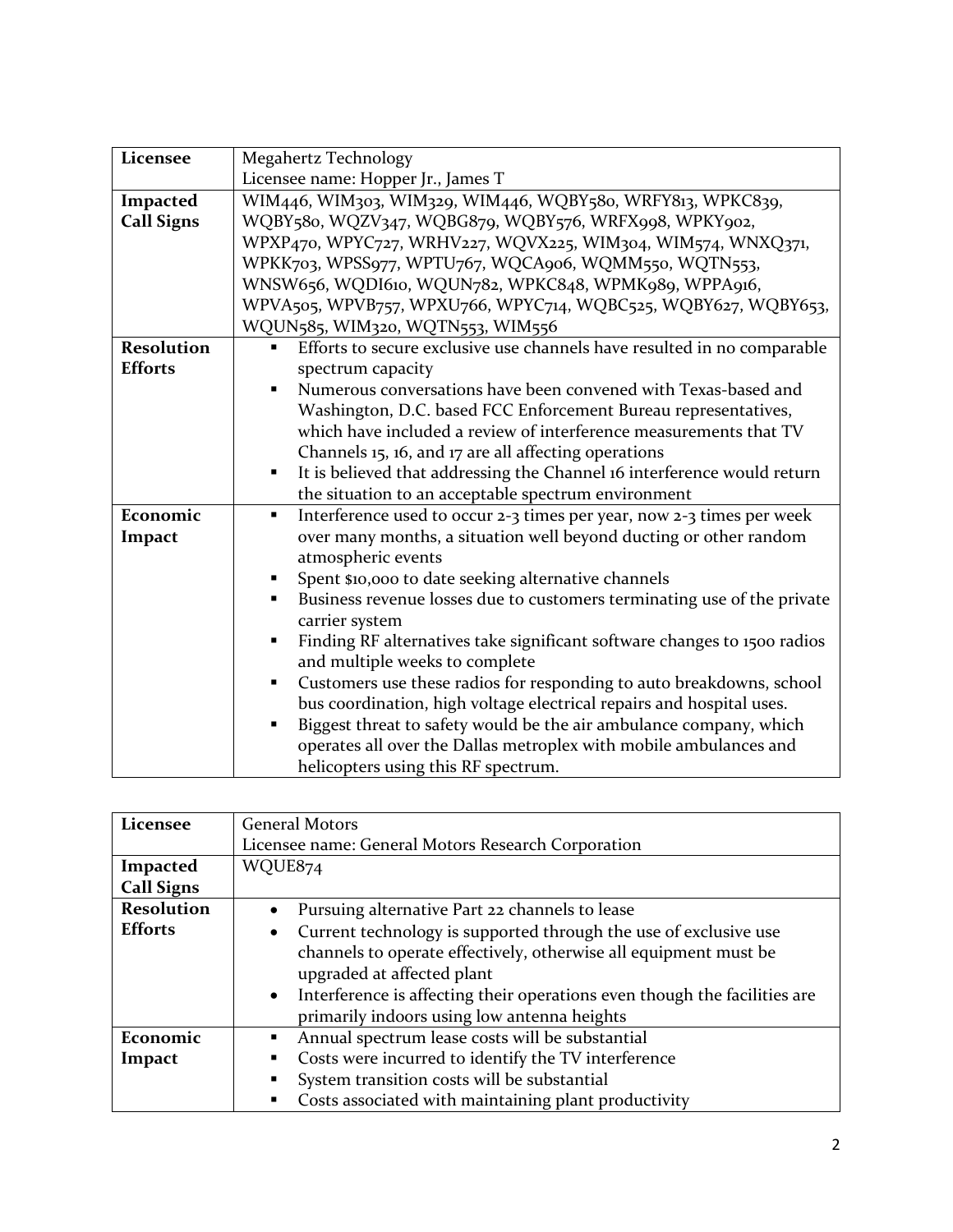## **Houston Market – T Band on Channel 17**

| Interfering        | KNCT-Channel 17: GRAY TELEVISION LICENSEE, LLC (Belton, TX) |
|--------------------|-------------------------------------------------------------|
| <b>TV Stations</b> | KNVO-Channel 17: ENTRAVISION HOLDINGS, LLC (McAllen, TX)    |
|                    | KCRP-LP-Channel 17 (Corpus Christi, TX)                     |

| Licensee          | Channel Industries Mutual Aid (CIMA, 101 individual members)                          |
|-------------------|---------------------------------------------------------------------------------------|
|                   | Licensee name: CIMA Organization                                                      |
| Impacted          | WIH777, WIH776, WIH775, WQOK35, WIH854                                                |
| <b>Call Signs</b> |                                                                                       |
| <b>Resolution</b> | Currently researching potential for alternative channels<br>٠                         |
| <b>Efforts</b>    | FCC has advised licensee (1) that the problem is atmospheric and not<br>٠             |
|                   | the responsibility of the TV station, and (2) that the FCC would                      |
|                   | conduct further investigations. No further responses have been                        |
|                   | received by the FCC                                                                   |
| Economic          | It is estimated that a new system necessary to remove the public safety<br>٠          |
| Impact            | and environmental risks will cost \$1 million for new equipment plus                  |
|                   | additional investments to purchase necessary spectrum capacity                        |
|                   | The impact is risk based. Among other emergency events, this system<br>$\blacksquare$ |
|                   | was used to mitigate the ITC fire on the Houston Ship Channel and                     |
|                   | reopen the Ship Channel. Losses can easily run into several millions of               |
|                   | dollars a day when the Ship Channel is closed to CIMA members                         |

| Licensee          | LyondellBassel                                                              |
|-------------------|-----------------------------------------------------------------------------|
|                   | Licensee name: Equistar Chemicals, LP                                       |
| Impacted          | WPMM820                                                                     |
| <b>Call Signs</b> |                                                                             |
| <b>Resolution</b> | The LaPorte petrochemical facility loses T-Band radio communications<br>٠   |
| <b>Efforts</b>    | monthly, leaving employees without essential communications                 |
|                   | capabilities critical to protect employee and public safety.                |
|                   | LyondellBassel Legal team is conducting a risk assessment to determine<br>٠ |
|                   | the scope of the problem and its effect on plant operations                 |
| Economic          | Has invested \$6,000 seeking alternative spectrum<br>п                      |
| Impact            | Currently securing bids for a new system to move part of the system to<br>٠ |
|                   | the 450 MHz band that is estimated to cost \$1.4M utilizing spectrum        |
|                   | that is already available to them                                           |
|                   | The impact is risk based, not only interrupting operations of the facility  |
|                   | but interfering with site-based fire and emergency response personnel.      |
|                   | This issue is impacting the entire Port of Houston area and puts 9% of<br>٠ |
|                   | US economy at risk if this interference continues                           |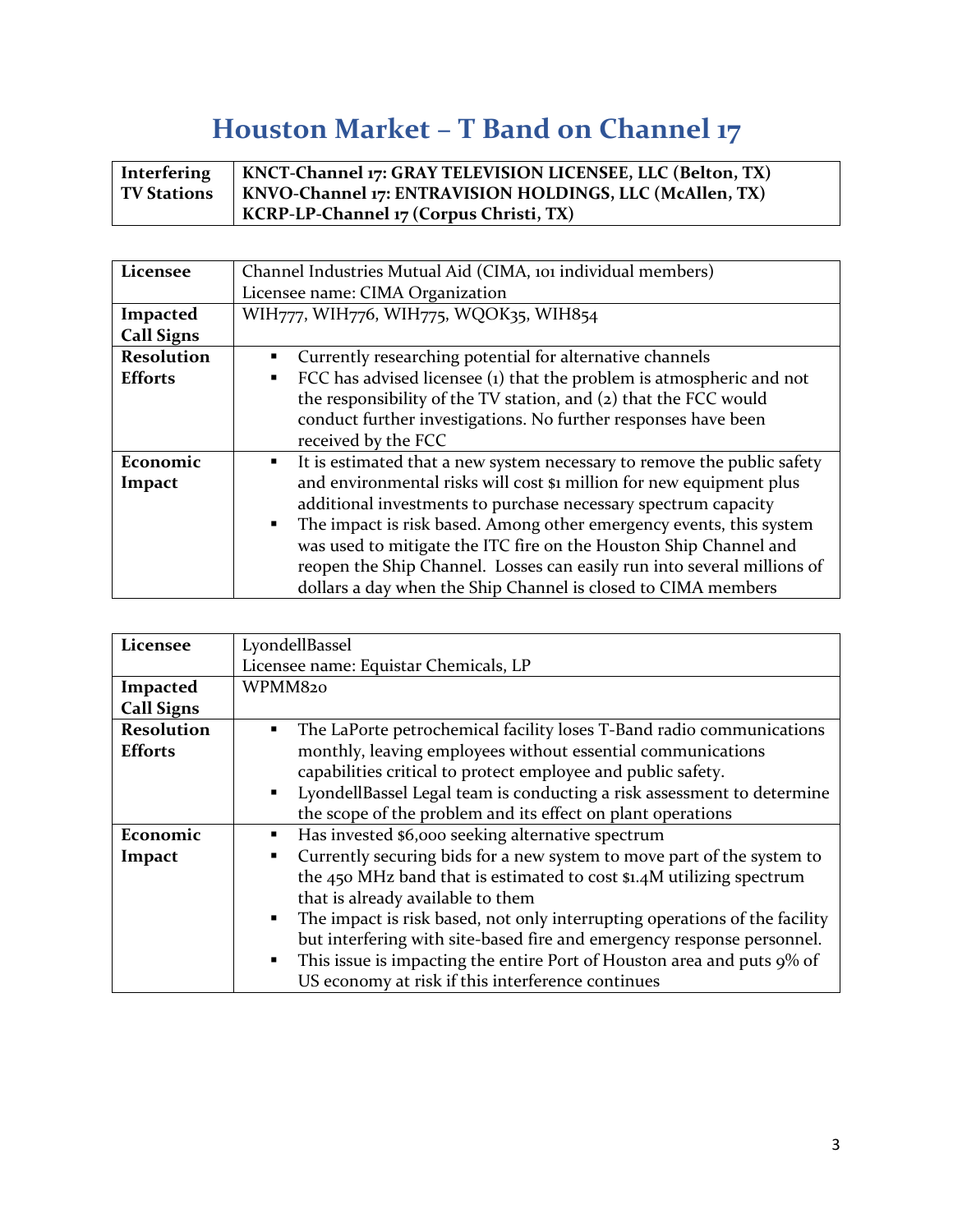| <b>T</b> Band     | <b>Shell Deer Park</b>                                                                               |
|-------------------|------------------------------------------------------------------------------------------------------|
| Licensee          | Licensee name: Shell Chemical Company                                                                |
| <b>Resolution</b> | FCC advises that both the TV station and the T-Band licensee are<br>$\blacksquare$                   |
| <b>Efforts</b>    | operating according to FCC rules, so there are no resolution approaches                              |
|                   | the FCC may conduct as the interference is "environmental"                                           |
|                   | Licensee plans to coordinate with CIMA to turn off all radios and use<br>$\blacksquare$ .            |
|                   | TS Reader during next outage to find exact source of interference                                    |
|                   | Currently reviewing the costs associated with securing alternative<br>$\mathbf{E}^{\text{max}}$      |
|                   | spectrum in order to secure more stable radio operations                                             |
| Economic          | Shell has incurred significant costs to attempt to detect the source of<br>$\mathbf{E}^{\text{max}}$ |
| Impact            | interference, and the unpredictable radio system interference has                                    |
|                   | resulted in various operational constraints, which have also had their                               |
|                   | own financial impacts                                                                                |

## **Los Angeles Market – T Band on Channels 15, 16**

| <b>Interfering</b> | KHSC-LD-Channel 16: Cocola Broadcasting Companies, LLC |
|--------------------|--------------------------------------------------------|
| <b>TV Stations</b> | KDTF-Channel 16: ENTRAVISION HOLDINGS, LLC             |
|                    | Ko8MM-Channel 15                                       |
|                    | XHTJB-Channel 15: Tijuana, Mexico                      |
|                    | K12PO-Channel 15                                       |

| Licensee          | County of Los Angeles, California                                                        |
|-------------------|------------------------------------------------------------------------------------------|
|                   | Licensee name: Los Angeles, County of                                                    |
| <b>Resolution</b> | FCC determined interference into Land Mobile operations at Tejon<br>$\blacksquare$       |
| <b>Efforts</b>    | Peak and TV station KHSC is required to resolve its portion of the                       |
|                   | interference                                                                             |
|                   | • FCC requested continued coordination and testing to find mutual                        |
|                   | solution to resolve interference to Tejon Peak from KHSC                                 |
|                   | KDTF agreed to change antenna and pattern, not yet implemented<br>٠                      |
|                   | Working with FCC International Bureau to resolve issues related to<br>٠                  |
|                   | treaty for interfering Mexico TV station XHTJB.                                          |
|                   | K <sub>12</sub> PO agreed to move to Channel 3<br>٠                                      |
| Economic          | Legal, engineering, installation costs for Land Mobile licensee to install               |
| Impact            | new antennas to abate interference is currently over \$75,000                            |
|                   | Mitigating interference from Tijuana is forcing a system redesign that<br>$\blacksquare$ |
|                   | has cost \$1 million                                                                     |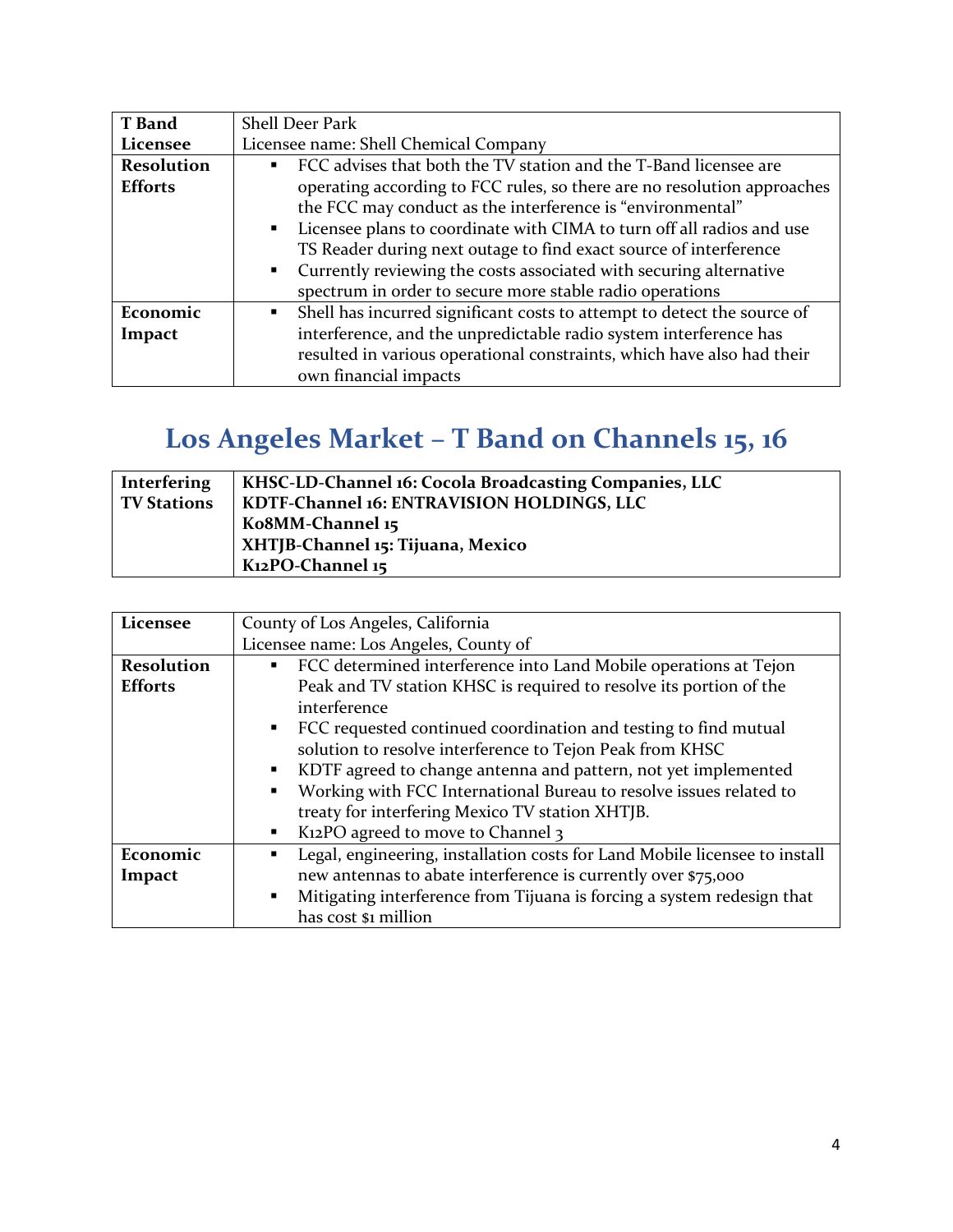## **San Francisco Market – T-Band on Channels 16, 17**

|                   | Interfering   KCVU-Channel 17: PARADISE (KCVU-TV) LICENSEE, INC., Paradise, CA |
|-------------------|--------------------------------------------------------------------------------|
| <b>TV Station</b> |                                                                                |

| Licensee          | RFC Wireless, Inc.                                                                      |
|-------------------|-----------------------------------------------------------------------------------------|
|                   | Licensee name: RFC Wireless, Inc.                                                       |
| Impacted          | WPTF232, WPTF213, WPPZ976, WQOL263, WIM692, WQQH714, WQLF324,                           |
| <b>Call Signs</b> | WPPZ439, WPUB506, WPQK412                                                               |
| <b>Resolution</b> | Research has determined that KCVU is causing problems to operations<br>٠                |
| <b>Efforts</b>    | on numerous peaks from its site on Cohasset Peak.                                       |
|                   | T band operations on Mt. Diablo are experiencing the greatest amount<br>٠               |
|                   | of interference                                                                         |
|                   | • T band licensees have requested the Chief Engineer at the TV station                  |
|                   | turn off the transmitter so further tests can evaluate the interference                 |
| Economic          | Mission critical licensees on Mt. Diablo, Black Mountain, Mt. Presson,<br>٠             |
| Impact            | Monument Ridge, and Mt. Sutro are being fully taken off the air by                      |
|                   | these TV operations                                                                     |
|                   | Customers are being given financial allowances to accommodate the<br>٠                  |
|                   | loss of radio service                                                                   |
|                   | Building a completely new system to avoid this interference will cost<br>$\blacksquare$ |
|                   | millions of dollars                                                                     |

| Licensee          | CRYSTAL SMR INC.                                                                         |
|-------------------|------------------------------------------------------------------------------------------|
|                   | Licensee name: CRYSTAL SMR INC.                                                          |
| <b>Resolution</b> | Research has determined that KCVU is causing problems to operations<br>$\blacksquare$    |
| <b>Efforts</b>    | on numerous peaks from its site on Cohasset Peak                                         |
|                   | • T band operations on Mt. Diablo are experiencing the greatest amount                   |
|                   | of interference                                                                          |
|                   | • T band licensees have requested the Chief Engineer at the TV station                   |
|                   | turn off the transmitter so further tests can evaluate the interference                  |
| Economic          | Mission critical licensees on Mt. Diablo, Black Mountain, Mt. Presson,<br>$\blacksquare$ |
| Impact            | Monument Ridge, and Mt. Sutro are being fully taken off the air by                       |
|                   | these TV operations                                                                      |
|                   | Building a completely new system to avoid this interference will cost<br>$\blacksquare$  |
|                   | millions of dollars                                                                      |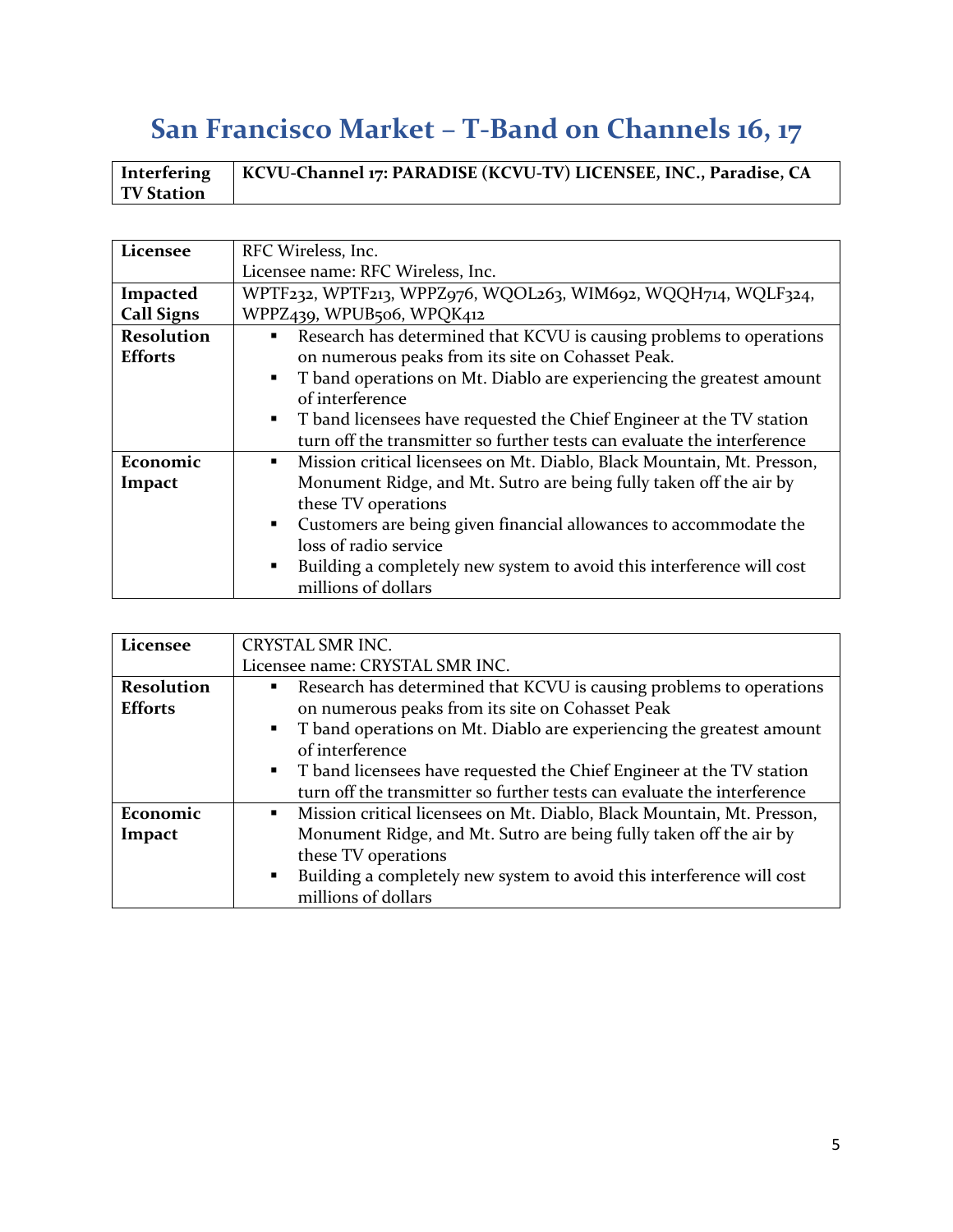## **New York Market – T Band on Channels 14, 15, 16**

|                   | Interfering   WYBN-LP-Channel 14 (Albany, NY) |
|-------------------|-----------------------------------------------|
| <b>TV Station</b> |                                               |

| Licensee          | Goosetown Radio                                                                          |
|-------------------|------------------------------------------------------------------------------------------|
| Impacted          | WQFM363                                                                                  |
| <b>Call Signs</b> |                                                                                          |
| <b>Resolution</b> | The FCC informed Goosetown that they were prepared to send a letter<br>٠                 |
| <b>Efforts</b>    | stating Goosetown is operating correctly and are protected from this TV                  |
|                   | station interference. Goosetown was informed ten months later that                       |
|                   | WYBN was directed by FCC to reduce power to stop interfering with                        |
|                   | Goosetown. The interference still has not been mitigated                                 |
|                   | TV station is only 78.7 miles away, it is impacting entire Channel 14 T-<br>٠            |
|                   | band system                                                                              |
|                   | The TV station went off the air in December and the interference<br>$\blacksquare$       |
|                   | ceased until operations commenced again                                                  |
|                   | Investigations show the signal from the Channel 14 station is in the<br>٠                |
|                   | 466-470 window overloading the preamp that feeds Goosetown's                             |
|                   | 454/459 Part 22 system at the WYBN transmitter site                                      |
|                   | Goosetown invested \$5,500 to partially resolve the local issue due to<br>$\blacksquare$ |
|                   | WYBN's apparent unwillingness to assist                                                  |
| Economic          | \$5,500 on retuning a multi-coupler and adding filters to address<br>٠                   |
| Impact            | adjacent channel interference.                                                           |
|                   | \$9,000 on tech time plus coordinating with the FCC                                      |
|                   | \$5,000 in legal fees                                                                    |

## **Chicago Market – T Band on Channels 14, 15**

| Interfering           | WGBA-Channel 14: SCRIPPS BROADCASTING HOLDINGS LLC, Green |
|-----------------------|-----------------------------------------------------------|
| TV Stations   Bay, WI |                                                           |
|                       | WLAJ-Channel 14: WLAJ-TV LLC (Lansing, MI)                |

| Licensee          | ESP Wireless Technology Group, Inc.                                                              |
|-------------------|--------------------------------------------------------------------------------------------------|
|                   | Licensee name: ESP Wireless Technology Group, Inc.                                               |
| <b>Resolution</b> | Land Mobile operators at the Willis Tower are completely knocked off<br>$\mathbf{E}(\mathbf{r})$ |
| <b>Efforts</b>    | the air, including B/ILT operators and police communications                                     |
|                   | More prevalent interference during hot and humid weather<br>$\blacksquare$ .                     |
|                   | • TV station is cordial but not cooperative with mitigating interference                         |
|                   | being caused by their operations                                                                 |
| Economic          | • Operator is being forced to offer credits to customers when system is                          |
| Impact            | not operating, this can cause thousands of dollars of impact                                     |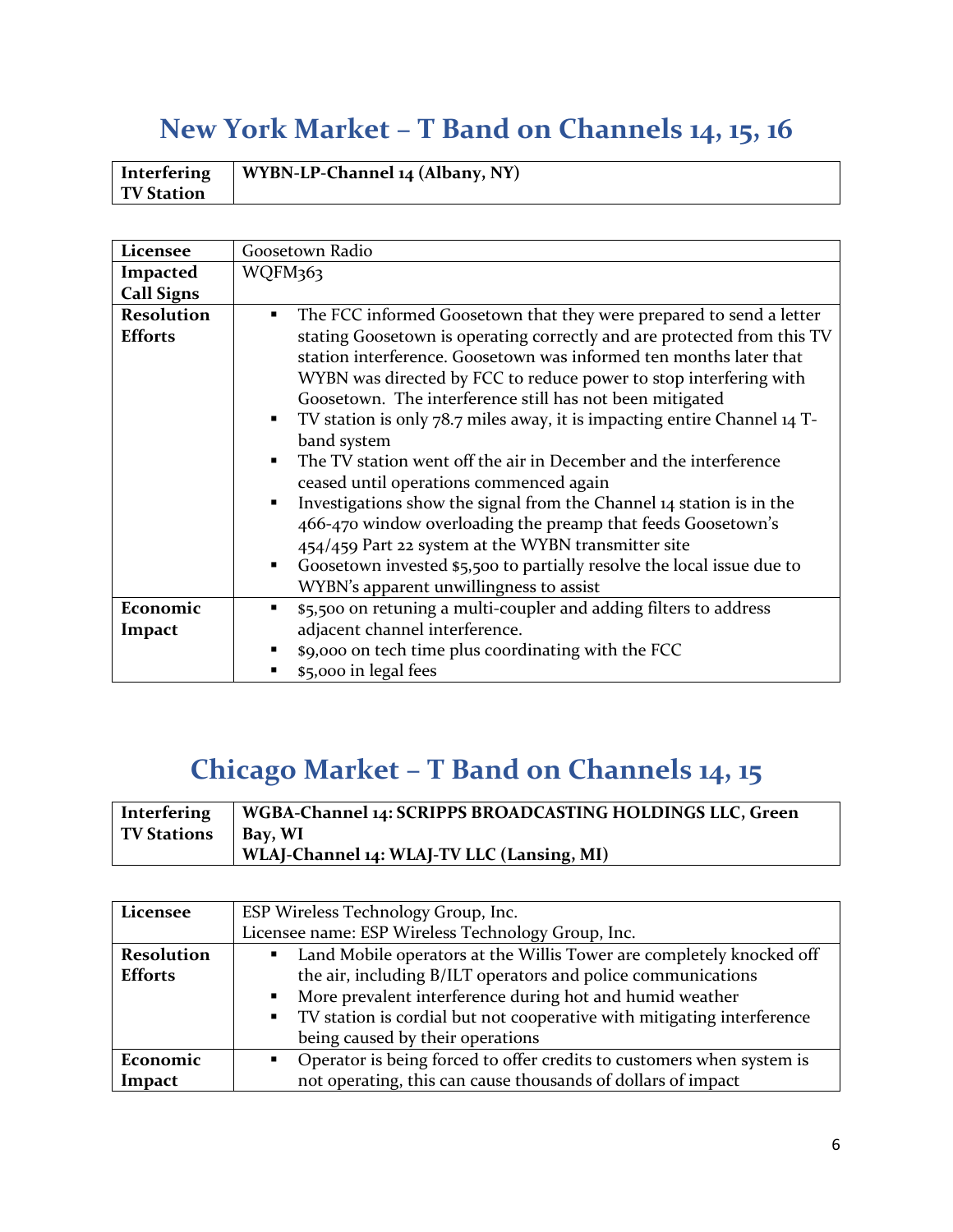## **Miami Market – T Band on Channel 14**

| Interfering          | WOPX-TV-Channel 14: ION MEDIA ORLANDO LICENSE, INC. (Orlando, |
|----------------------|---------------------------------------------------------------|
| <b>TV Station</b> FL |                                                               |

| Licensee          | Sun Talk, LLC, Highland Wireless Services, LLC                                         |
|-------------------|----------------------------------------------------------------------------------------|
|                   | Licensee name: Sun Talk, LLC, Highland Wireless Services, LLC                          |
| Impacted          | WPSZ313, WPTQ633, WPSF366, WPSI633, WPUX944, WII541, WQAP980,                          |
| <b>Call Signs</b> | WPTP761, WPSS474                                                                       |
| <b>Resolution</b> | TV station is causing interference to T band licensees in the region<br>٠              |
| <b>Efforts</b>    | TV station installed a directional antenna to accommodate and<br>٠                     |
|                   | minimize interference to Jacksonville TV station                                       |
|                   | TV station has been contacted about interference, stated position is<br>$\blacksquare$ |
|                   | they are operating as authorized.                                                      |
|                   | TV station warned FCC of potential issues and hardships from<br>$\blacksquare$ .       |
|                   | repacking and are being cordial during phone calls concerning the                      |
|                   | interference                                                                           |
| Economic          | Radio systems in Delray Beach (140 miles from TV station), Ft.<br>٠                    |
| Impact            | Lauderdale, and North Miami, FL are not able to operate when this                      |
|                   | interference is present (up to 2-3 times per week).                                    |
|                   | RX noise floor during interference rises up to -90 dBm, customers are<br>٠             |
|                   | complaining about troubles with radios during these interference                       |
|                   | events                                                                                 |

#### **San Francisco Market Adjacent Channel 14 Interference**

| Interfering       | KMCE-LD-Channel 14: KMCE, INC. (Azteca) (Monterey, CA) |
|-------------------|--------------------------------------------------------|
| <b>TV Station</b> |                                                        |

| Licensee                            | Silke Communications, Inc.                                                                   |
|-------------------------------------|----------------------------------------------------------------------------------------------|
|                                     | Licensee name: Silke Communications, Inc.                                                    |
| <b>Resolution</b><br><b>Efforts</b> | KMCE ceased operations to determine if filtering could solve problem                         |
| Economic<br>Impact                  | Part 90 licensees at Fremont Peak have been unable to operate while<br>KMCE was transmitting |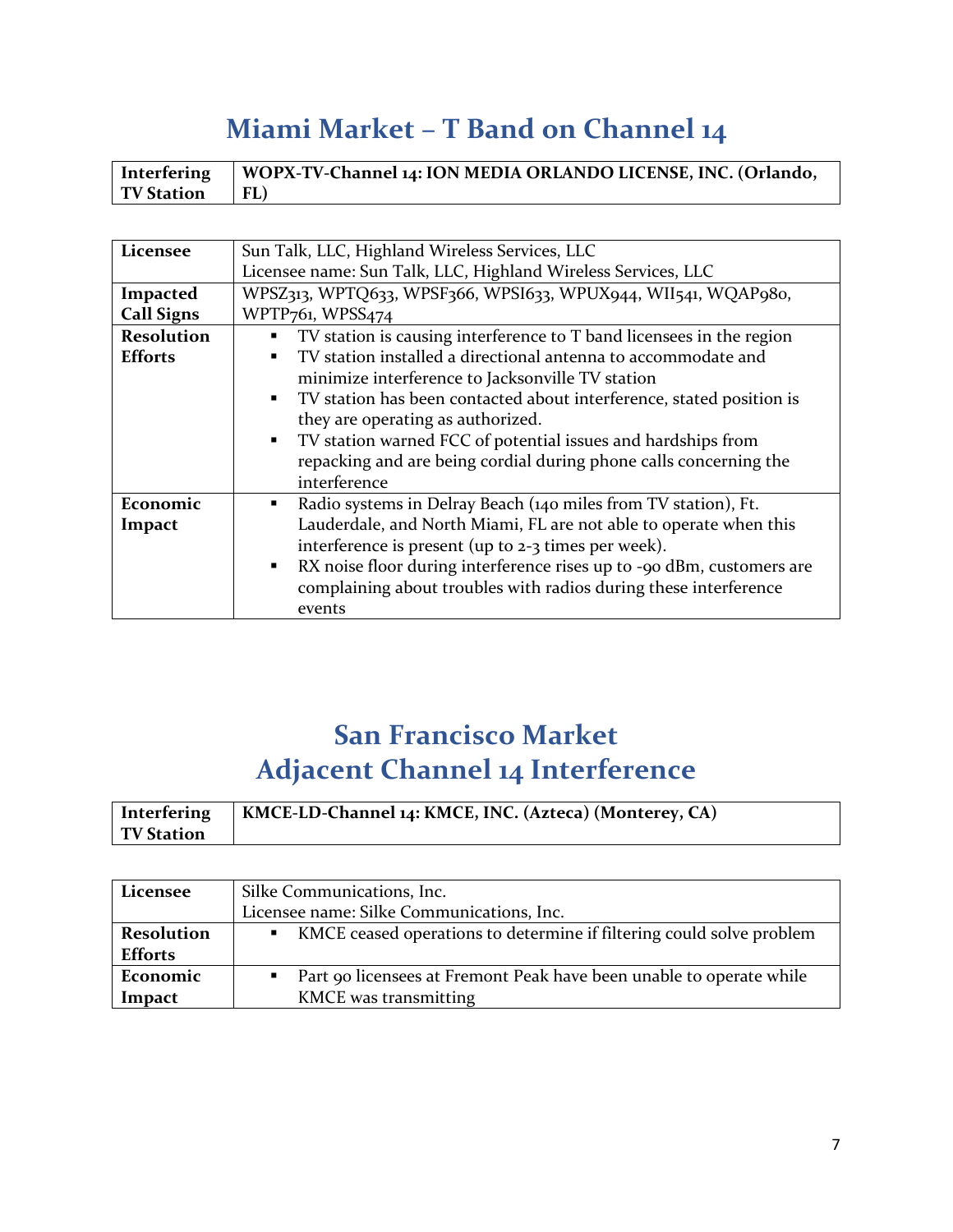|                   | Interfering   KQTA-Channel 14: ONE MINISTRIES, INC. |
|-------------------|-----------------------------------------------------|
| <b>TV License</b> |                                                     |

| <b>T</b> Band     | CRYSTAL SMR INC.                                                      |
|-------------------|-----------------------------------------------------------------------|
| Licensee          | Licensee name: CRYSTAL SMR INC.                                       |
| <b>Resolution</b> | KQTA ceased operations to determine if filtering could solve problem  |
| <b>Efforts</b>    |                                                                       |
| Economic          | Part 90 licensees at Upper Bear Mountain were unable to operate while |
| Impact            | KQTA was transmitting                                                 |

| Interfering       | KQTA-LD-Channel 14: ONE MINISTRIES, INC.                           |
|-------------------|--------------------------------------------------------------------|
| <b>TV Station</b> | KDTS-LD-Channel 14: Word of God Fellowship, Inc. (SF, CA - Sutro   |
|                   | Tower)                                                             |
|                   | KMMW-LD-Channel 14; NBC Telemundo License, LLC (Stockton, CA;      |
|                   | <b>Upper Bear</b> )                                                |
|                   | KSAO-LD-Channel 14; TV Cocola Broadcasting Companies, LLC (Azteca) |
|                   | (Sacramento, CA)                                                   |
|                   | KMCE-LD-Channel 14: KMCE, INC. (Azteca) (Monterey, CA)             |

| Licensee                            | Fisher Wireless Services, Inc.                                                                                                                                                                                                                                                                                                                                                                                                                                                                                                                                                                                                                                                                                                                                                                                                                                                                                                                                                                                                                                                                                                                                                                               |
|-------------------------------------|--------------------------------------------------------------------------------------------------------------------------------------------------------------------------------------------------------------------------------------------------------------------------------------------------------------------------------------------------------------------------------------------------------------------------------------------------------------------------------------------------------------------------------------------------------------------------------------------------------------------------------------------------------------------------------------------------------------------------------------------------------------------------------------------------------------------------------------------------------------------------------------------------------------------------------------------------------------------------------------------------------------------------------------------------------------------------------------------------------------------------------------------------------------------------------------------------------------|
|                                     | Licensee name: Fisher Wireless Services, Inc.                                                                                                                                                                                                                                                                                                                                                                                                                                                                                                                                                                                                                                                                                                                                                                                                                                                                                                                                                                                                                                                                                                                                                                |
| <b>Resolution</b><br><b>Efforts</b> | KQTA ceased operations to determine if filtering could solve problem<br>٠<br>KDTS-LD announced its intention to begin testing from Sutro Tower<br>٠<br>on August 17th<br>Fisher has notified the station that it has 16 sites within a 75-mile<br>radius of Sutro and that the proposed testing schedule is inadequate to<br>permit evaluation of the impact of the KDTS-LD transmitter<br>Fisher asked the station to arrange a workable test schedule and the<br>٠<br>station's engineer agreed to make the necessary changes to the receive<br>system at Sutro<br>Further testing to confirm the impact of these changes will be<br>$\blacksquare$<br>completed as needed<br>KMMW is causing desense at certain sites, but since these sites are<br>٠<br>potentially affected by KSAO in Sacramento as well, both stations may<br>need to be taken down and brought up separately to evaluate the<br>interference levels from each<br>KMMW has filed a complaint against KSAO saying its antenna pattern<br>٠<br>is overlapping into Stockton, so any changes in KSAO's technical<br>parameters will require retesting<br>KSAO is waiting for a filter to arrive before additional testing can begin<br>٠ |
|                                     | KMCE has not tested at Fremont, but if others have experienced<br>Ξ<br>interference there, it will also                                                                                                                                                                                                                                                                                                                                                                                                                                                                                                                                                                                                                                                                                                                                                                                                                                                                                                                                                                                                                                                                                                      |
| Economic                            | Extensive technician costs to date<br>٠                                                                                                                                                                                                                                                                                                                                                                                                                                                                                                                                                                                                                                                                                                                                                                                                                                                                                                                                                                                                                                                                                                                                                                      |
| Impact                              |                                                                                                                                                                                                                                                                                                                                                                                                                                                                                                                                                                                                                                                                                                                                                                                                                                                                                                                                                                                                                                                                                                                                                                                                              |